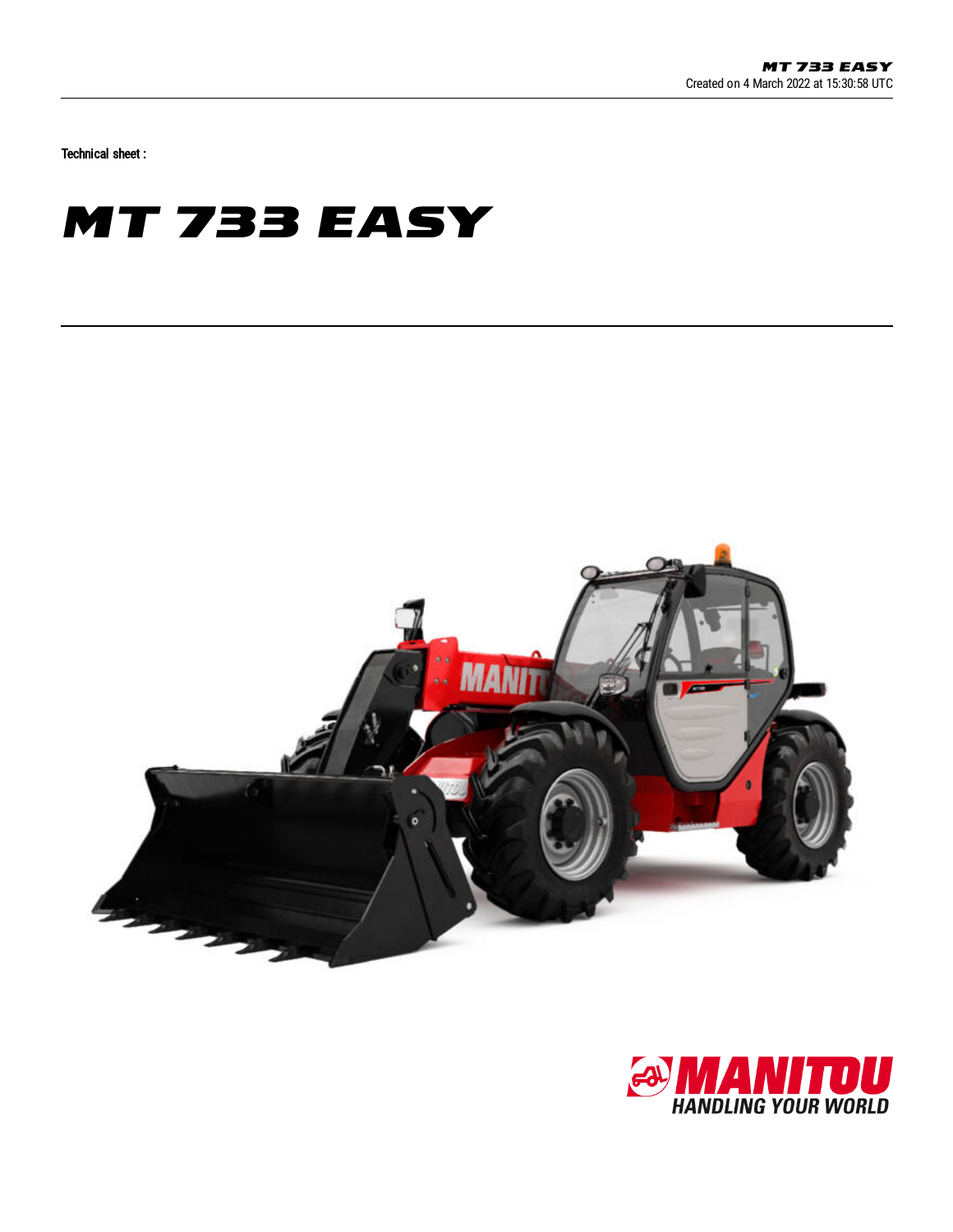|                                             |                | MI733 Easy - Created on 4 March 2022 at 15.30.58    |
|---------------------------------------------|----------------|-----------------------------------------------------|
| <b>Capacities</b>                           |                | Metric                                              |
| Max. capacity                               |                | 3300 kg                                             |
| Max. lifting height                         |                | 6.90 m                                              |
| Max. outreach                               |                | 3.90 <sub>m</sub>                                   |
| Breakout force with bucket                  |                | 5770 daN                                            |
| <b>Weight and dimensions</b>                |                |                                                     |
| Overall length to carriage                  | 111            | 4.74 m                                              |
| Overall width                               |                | 2.33 m                                              |
|                                             | b1<br>h17      | 2.30 <sub>m</sub>                                   |
| Overall height<br>Wheelbase                 |                |                                                     |
|                                             | y              | 2.81 mm                                             |
| Ground clearance                            | m4             | 0.45 <sub>m</sub>                                   |
| Overall cab width                           | b <sub>4</sub> | 0.89 m                                              |
| Tilt-up angle                               | a4             | 12°                                                 |
| Tilt-down angle                             | a <sub>5</sub> | 114°                                                |
| External turning radius (over tyres)        | Wa1            | 3.80 <sub>m</sub>                                   |
| Unladen weight (with forks)                 |                | 6700 kg                                             |
| Tyres type                                  |                | Inflatable                                          |
| Standard tyres                              |                | Alliance 400/80 - 24 - 162A8                        |
| Forks length / width / section              | 1/e/s          | 1200 mm x 125 mm / 45 mm                            |
| <b>Performances</b>                         |                |                                                     |
| Lifting                                     |                | 8.30 s                                              |
| Lowering                                    |                | 6s                                                  |
| Extension                                   |                | 7.30 s                                              |
| Retraction                                  |                | 4.50 s                                              |
| Crowd                                       |                | 3.40s                                               |
| Dump                                        |                | 2.80s                                               |
| <b>Engine</b>                               |                |                                                     |
| Engine brand                                |                | Deutz                                               |
| Engine norm                                 |                | Stage V / Tier 4 final                              |
| Engine model                                |                | TD 3.6 L                                            |
| Number of cylinders / Capacity of cylinders |                | $4 - 3621$ cm <sup>3</sup>                          |
| I.C. Engine power rating - Power (kW)       |                | 75 Hp / 55.40 kW                                    |
| Max. torque / Engine rotation               |                | 340 Nm @ 1600 rpm                                   |
| Drawbar pull (Laden)                        |                | 8360 daN                                            |
| <b>Transmission</b>                         |                |                                                     |
| Transmission type                           |                | Torque Converter                                    |
| Number of gears (forward / reverse)         |                | 4/4                                                 |
| Max. travel speed                           |                | 24.90 km/h                                          |
| Parking brake                               |                | Manual                                              |
| Service brake                               |                | Oil-immersed multi-discs braking on front & rear ax |
| Axle Manufacturer                           |                | Dana                                                |
| <b>Hydraulics</b>                           |                |                                                     |
| Hydraulic pump type                         |                | Gear pump                                           |
| Hydraulic flow / Pressure                   |                | 92.70 l/min / 260 Bar                               |
| <b>Tank capacities</b>                      |                |                                                     |
| Engine oil                                  |                | 10 <sub>l</sub>                                     |
| Hydraulic oil                               |                | 1281                                                |
| Fuel tank                                   |                | 1201                                                |
| Noise and vibration                         |                |                                                     |
| Noise at driving position (LpA)             |                | 79 dB                                               |
| Noise to environment (LwA)                  |                | 104 dB                                              |
| Vibration on hands/arms                     |                | $< 2.50$ m/s <sup>2</sup>                           |
| <b>Miscellaneous</b>                        |                |                                                     |
|                                             |                | $2/2$                                               |
| Steering wheels (front / rear)              |                |                                                     |
| Drive wheels (front / rear)                 |                | 2/2                                                 |
| Safety / Safety cab homologation            |                | Standard EN 15000 / ROPS - FOPS cab (level 2)       |
| Controls                                    |                | <b>JSM</b>                                          |

g on front & rear axles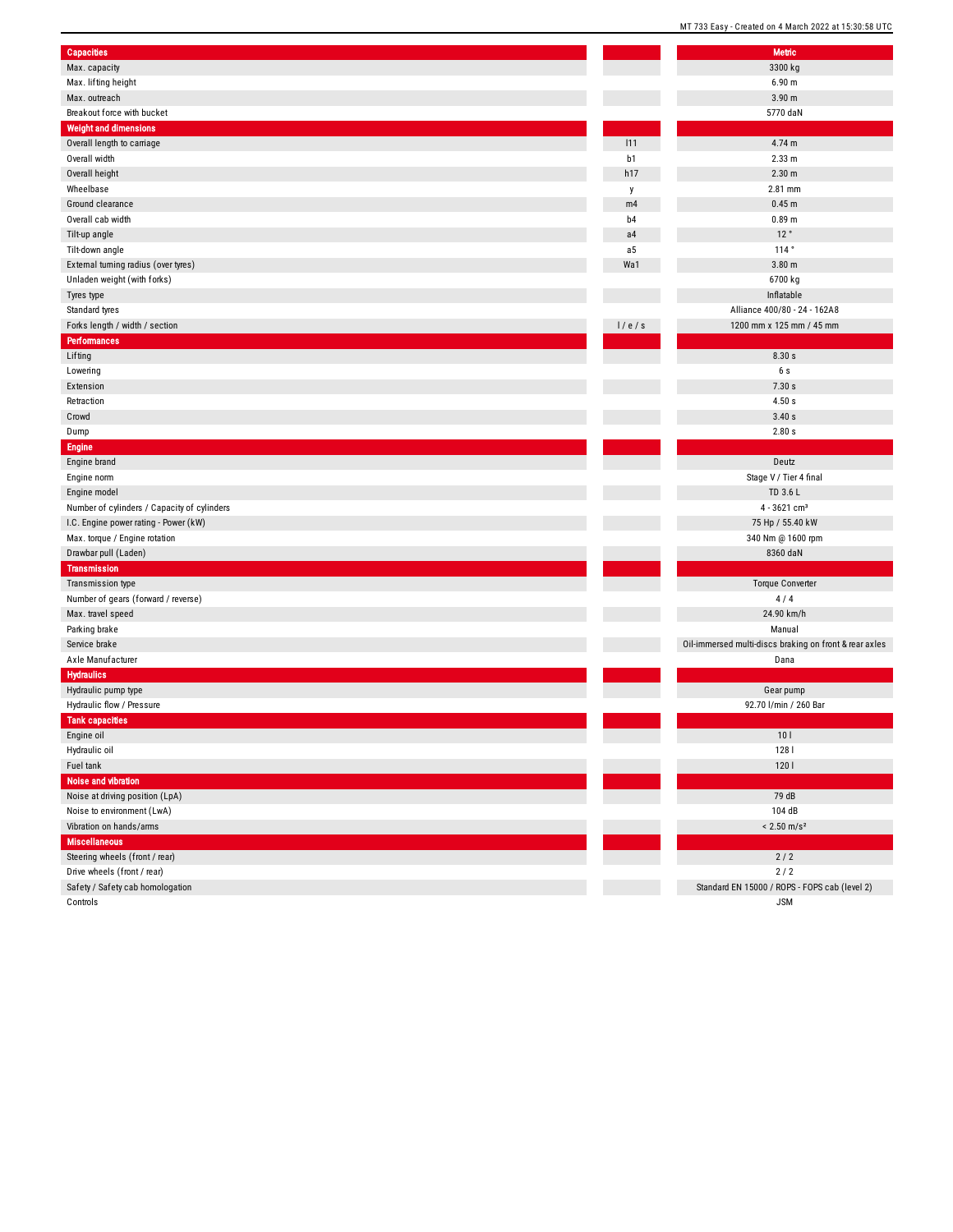## MT 733 Easy - Dimensional drawing



## MT 733 Easy - Load chart

## Machine on tyres with forks Metric